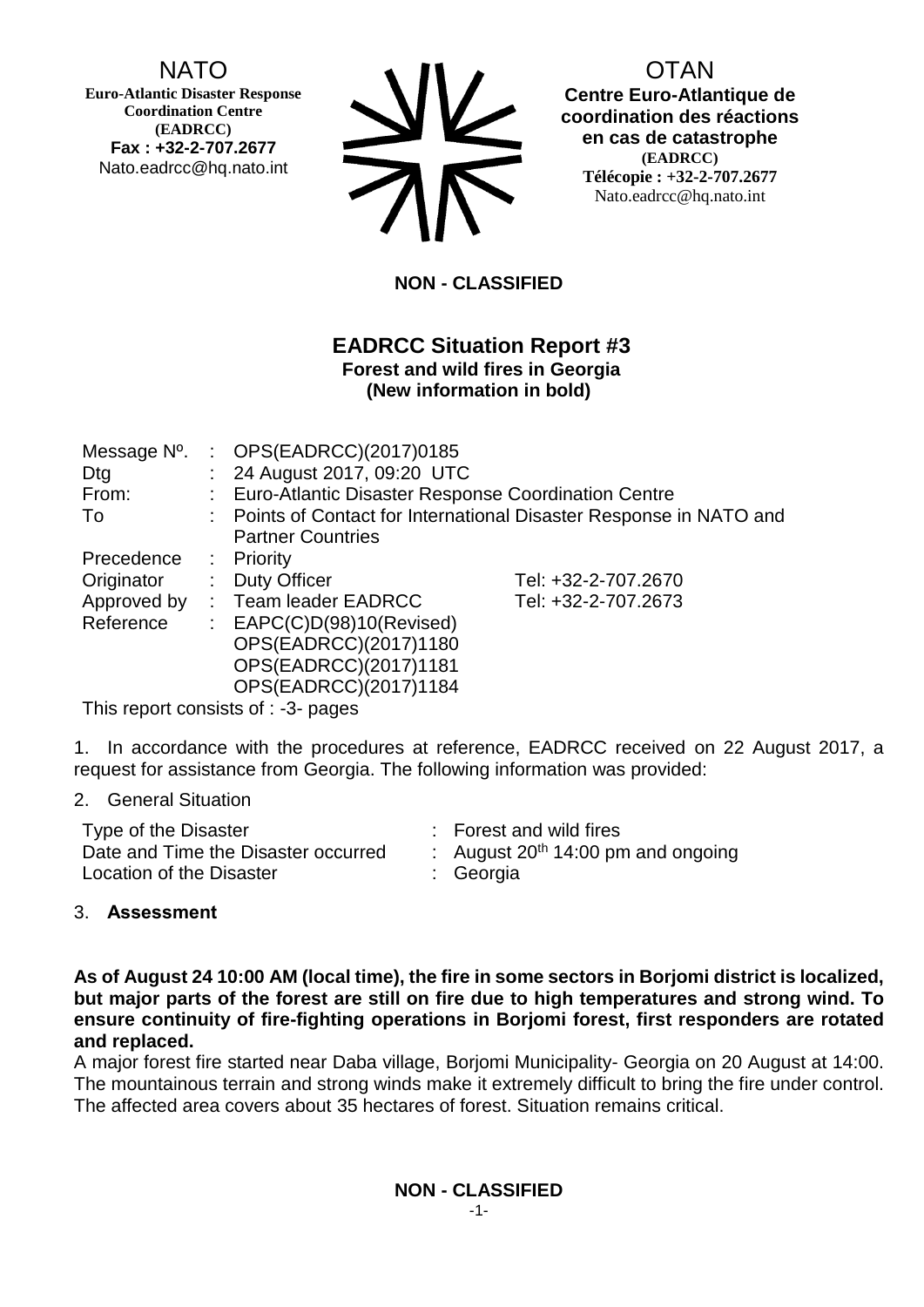

Georgian authorities involved the following resources in the firefighting operations: 2 helicopters, 400 Firefighters-rescuers, 26 fire trucks, 100 forest guards, 500 Special Tasks Department representatives, 28 units of heavy-duty vehicles are involved in road construction works to create access to the disaster area and to contain the fire.

On-Site Operations Coordination Centre (OSOCC) and Local Emergency Management Agency (LEMA) centers are established close to the disaster area. LEMA consists of almost all intergovernmental representatives. According to the action plan the disaster zone is split in sectors. Due to the high winds fires that were already extinguished became newly engulfed in flames. General Situation remains critical.

- 4. Assistance provided:
	- Republic of Azerbaijan provided 1 helicopter on Monday 21 August and it was involved in firefighting operations all day of 22nd of August. A second firefighting helicopter and two transport helicopters with 6 personal started to operate on 23 August. Azerbaijan also provided on 23 August the following ground capabilities: 118 firefighters-rescuers, 12 fire trucks and a logistic support unit (7 special vehicles, including mobile kitchen).
	- Republic of Turkey provided 2 helicopters and 1 firefighting aircraft on 22 August.
	- Republic of Belarus provided 1 helicopter "Mi-26", which started the firefighting operations on 23 August
	- Armenia provided 65 firefighters-rescuers and 13 vehicles
- 5. Following international assistance is required:

#### **-4 High water capacity airplanes**

- **-4 Firefighting helicopters with water buckets.**
- 6. The coordinates of the affected area are: 41°49'18.90"N 43°27'3.62"E
- 7. Point of Entry:

 Tbilisi International Airport Batumi International Airport Kutaisi International Airport

8. The Operational Point of Contact can be reached in the following ways:

| Name:         | Mr. Shalva Akhvlediani                                                             |
|---------------|------------------------------------------------------------------------------------|
| Organisation: | LEPL Emergency Management Agency of the Ministry of Internal<br>Affairs of Georgia |
| Telephone:    | +995 322 141633                                                                    |
| Mobile phone: | +995 577 10 85 10                                                                  |